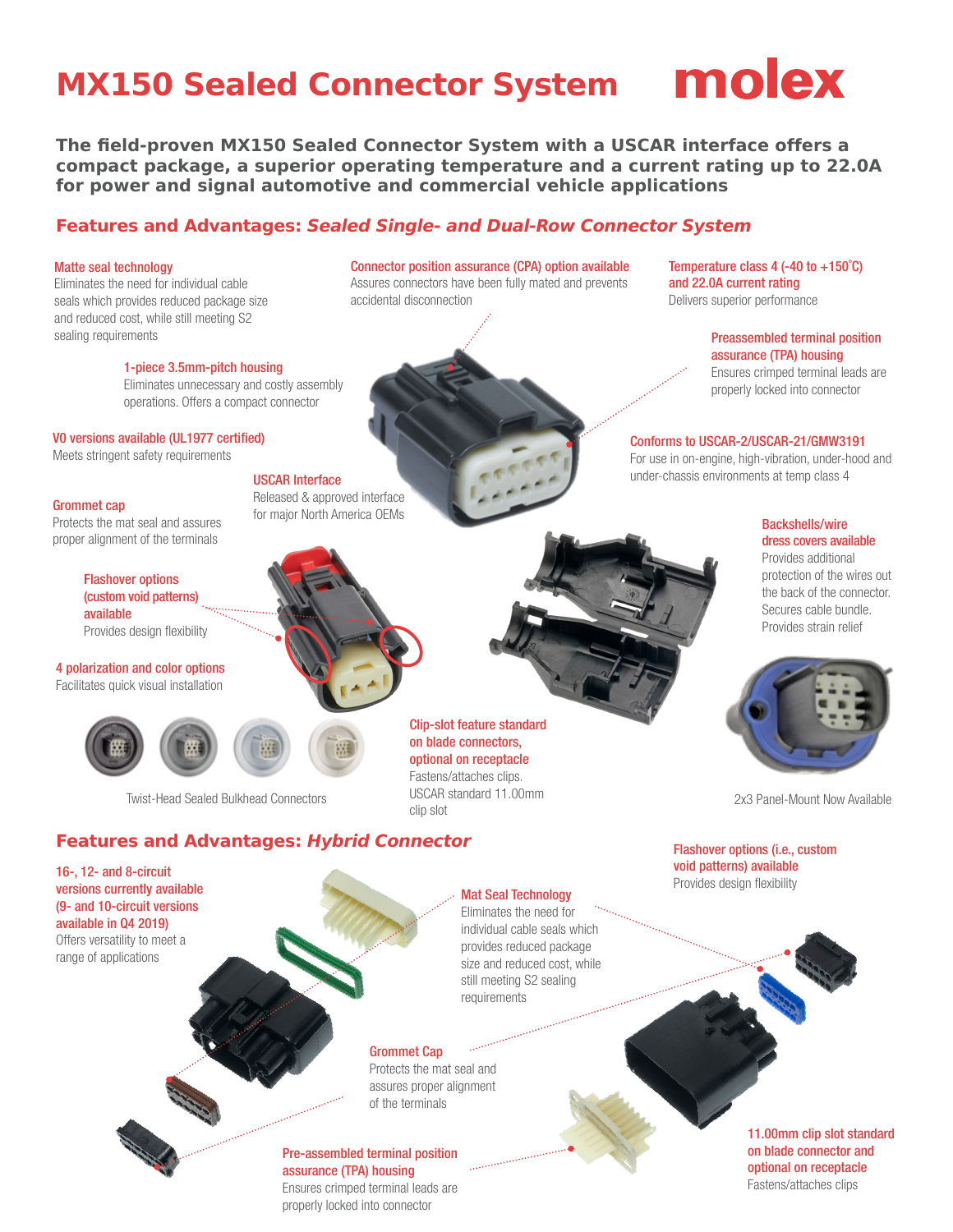## **MX150 Sealed Connector System**

## molex

### **Features and Advantages: Hybrid Connector (Continued)**

#### Backshells/wire dress covers available

Secures cable. Provides strain relief



Hybrid 8-Way Receptacle: Six 1.5A circuits and two 6.3A circuits Terminal cavity: 1.50mm: MX150 matte sealed 6.3mm: FCI Apex Sealed Wire ranges (ISO): 1.5mm terminals: 0.35 - 1.50mm²

6.3mm terminals: 6.00mm²

Connector position assurance (CPA) option available Assures connectors have been fully mated

and prevents accidental disconnection

Meets GMW3191 and USCAR-2 specifications Ensures reliable performance. Mates with USCAR interfaces

4 key options available Facilitates quick visual installation



Hybrid 12-Way Connector System, Blade and Receptacle: Ten 1.5A circuits and two 2.8A circuits Terminal cavity:

• 1.50mm: MX150 mat sealed

• 2.80mm: Sumitomo unsealed (mat sealed) Wire ranges (ISO):

- 1.50mm terminals: 0.35 1.50mm<sup>2</sup>
- 2.80mm terminals: 1.00 2.50mm<sup>2</sup>

B CAMPING

#### **Features and Advantages: Terminals**

Tin, Silver and Gold options available for blade and receptacle matte seal and cable seal terminals Offers reliable, economic connectivity

> Current rating up to 22.0A Delivers superior performance

> > Validated to latest specification revisions: USCAR-21, USCAR-2 and GMW3191 specs Meets industry standards

Tin rated up to temp class  $3$  (-40 to +125°C) Silver rated up to temp class 4 (-40 to +150˚C) Delivers superior performance

Validated wires to GM, Ford, PSA and JASO specifications Meets requirements of major auto manufacturers

## **Markets and Applications**

#### Automotive and Commercial Vehicle



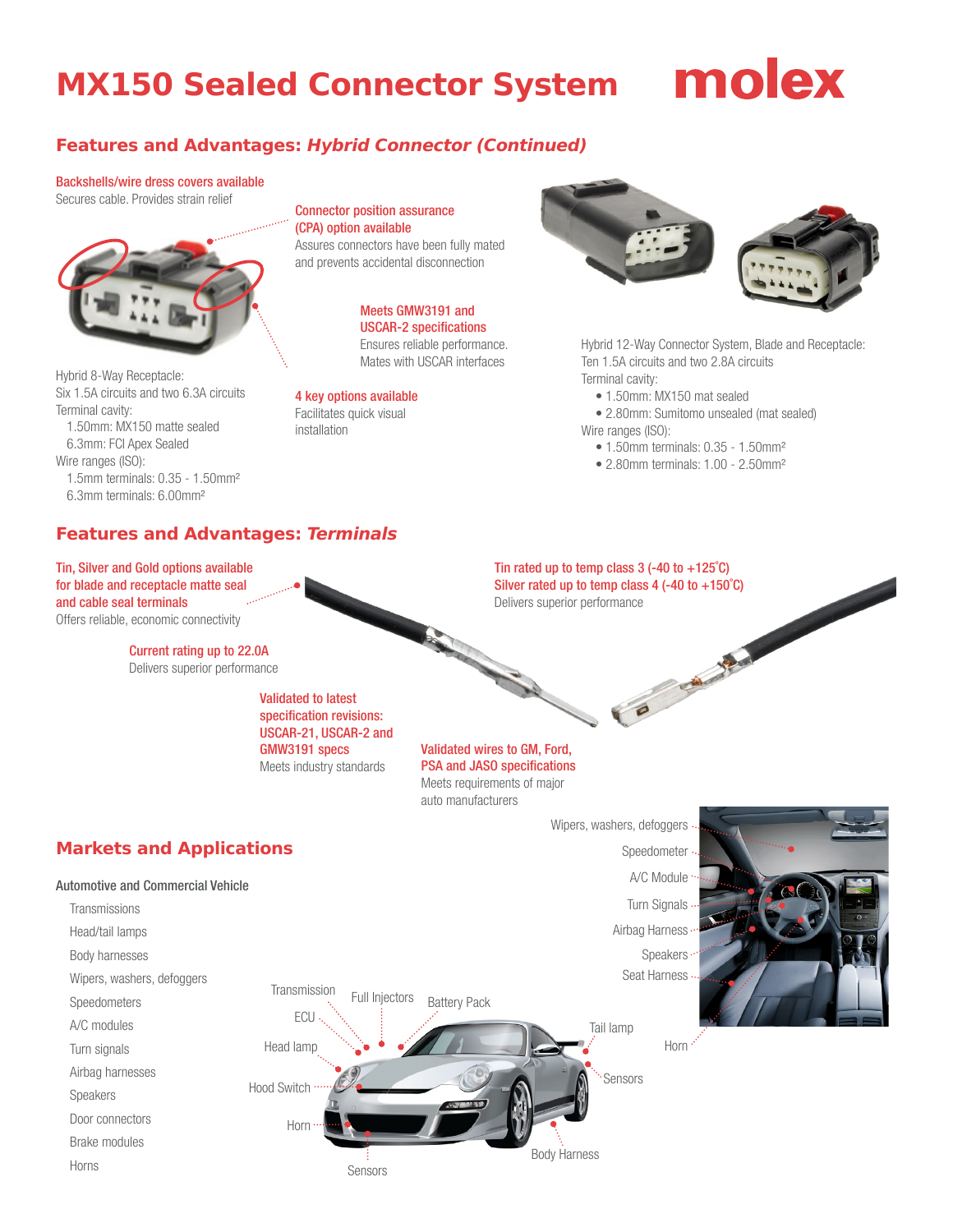### **MX150 Sealed Connector System**

# molex

#### **Specifications**

#### SEALED CONNECTORS AND RECEPTACLES

#### *REFERENCE INFORMATION*

Packaging: Housings – Bulk pack Terminals – Reel Mates With: Receptacle Connectors, Series 33471, 33472, 34985 Blade Connectors, Series 33481, 33482, 34986 Use With: - Terminals: Receptacles, Series 33001, 33012 Blades, Series 33000, 33011 Backshells, Series 34948, 34949, 34950, 34951 Cavity Plugs, Order No. 34345-0001 Designed in: Millimeters

#### *ELECTRICAL*

Voltage (max.): 500V Current (max.): 22.0A Contact Resistance: 10 milliohms max. Dielectric Withstanding Voltage: 1500V AC min. Isolation Resistance: 20 Megohms min.

#### SEALED HEADERS

#### *REFERENCE INFORMATION*

Packaging: Headers – Trays Mates With: Receptacle connectors, Series 33472 Designed in: Millimeters

#### PANEL-MOUNT CONNECTORS

#### *REFERENCE INFORMATION*

Packaging: Housings – Packed in trays 2x6 Series: 47725 2x3 Series: 148028 Mates With: Receptacle Connectors, Series 33472 Use With: Blade Terminals, Series 33000, 33011 Designed in: Millimeters

#### *MECHANICAL/ELECTRICAL/SEALING*

Mating Force: Less than 75N max. Unmating Force: Less than 75N max. Connector Retention (Primary Latch): 255N (57.33 lb) avg. (exceeds 110N [24.73 lb] min. USCAR requirement) Contact Retention to Housing: 210N (47.21 lb) avg. (exceeds 90N (20.23 lb) min. USCAR requirement) Contact Insertion Force Into Housing: 30N (6.74 lb) max. Contact Insertion Force: 4.4N (1.0 lb) max. Connector Audible Feedback: 7dB over ambient Polarization Feature Effectiveness: 220N (49.46 lb) min. FCLT (Class 3): 20 milliohms max. Durability: 10 milliohms max. Tin (Sn) Plating – 25 Cycles Silver (Ag) Plating – 100 Cycles Gold (Au) Plating – 100 Cycles Thermal Shock (class 3, 100 cycles): 10 milliohms max. High-Temperature Exposure: Pressure/Vacuum Immersion – 28 kPa (4psi) 30 minutes Isolation Resistance – 20 Megohms @ 500V DC min. Vibration: (USCAR-2 Rev 4) 10 milliohms max. Random "On-Engine" Profile: 118.7 mps2 rms, 60 to 1,200 Hz Mechanical Shock: 343 mps2, half-sine wave, 10 msec Pulse Vibration: (GMW 3191) 10 milliohms max.

#### *ELECTRICAL*

Voltage (max.): 500V DC Current (max.): 22.0A Contact Resistance (max.): 10 milliohms Dielectric Withstanding Voltage: 1000V Isolation Resistance (min.): 20 Megohms min.

#### *MECHANICAL/ELECTRICAL/SEALING*

Durability (max.): 10 milliohms at 10 cycles Sealing: IP67K & IP6k9k w Backshells

#### *ELECTRICAL*

Voltage (max.): 500V DC Current (max.): 22.0A Contact Resistance: 8 milliohms max. Dielectric Withstanding Voltage: 1000V AC min. Isolation Resistance: 100 Megohms min.

#### *MECHANICAL/ELECTRICAL/SEALING*

Durability: 8 milliohms max. at 10 cycles Sealing: GMW3191 Sealing Class 2, IP67K & IP6k9k with Backshells

Random "On-Engine" Profile: 170 mps2 rms, 10 to 1,500Hz Sine "On-Engine" Profile: 280 mps2 Pk,100-440 Hz Mechanical Shock: 245 mps2, half-sine wave, 10 msec pulse Sealing: (USCAR-2 Rev 4) (GMW3191) Heat Soak Submersion: +125°C and submersion depth of 40.00cm (15.75") water Pressure/Vacuum Immersion: 48 kPa (7 psi) IEC 529, IP6K7, IPX9K when used with CPA, Backshell and Conduit Isolation Resistance: 20 Megohms @ 500V DC min.

#### *PHYSICAL*

Housing: SPS/Nylon Blend 20%GF, UL 94-HB TPA: SPS/Nylon Blend 20%GF Contact: Copper (Cu) Alloy Plating: Contact Area — Tin (Sn), Gold (Au) or Silver (Ag) Underplating — Nickel (Ni) Wire Gauge: ISO Wire: 0.35 to 1.50mm2 SAE Wire:22AWG to 14AWG Insulation Diameter: 2.70 to 1.50mm Operating Temperature: -40 to +125°C (Sn), -40 to  $+150^{\circ}$ C (Ag)

#### *PHYSICAL*

Housing: PBT 30% Glass Filled Terminal: Copper (Cu) Alloy Size: 1.20 X 0.80 mm Plating: Tin (Sn) (Silver (Ag) coming soon) Underplating: Nickel (Ni) PCB Interface: Solder tail or Compliant pin Module attachment type: Adhesive Operating Temperature: -40 to +125˚C

#### *PHYSICAL*

Housing: SPS/Nylon 20% Glass Filled, UL 94-HB TPA: 20% Glass Filled SPS/Nylon Wire Gauge: ISO Wire: 0.35 to 1.50mm2 SAE Wire: 22 to 14 AWG Insulation Diameter: 2.69 to 1.20mm (.106 to .047") Operating Temperature: -40 to +125˚C